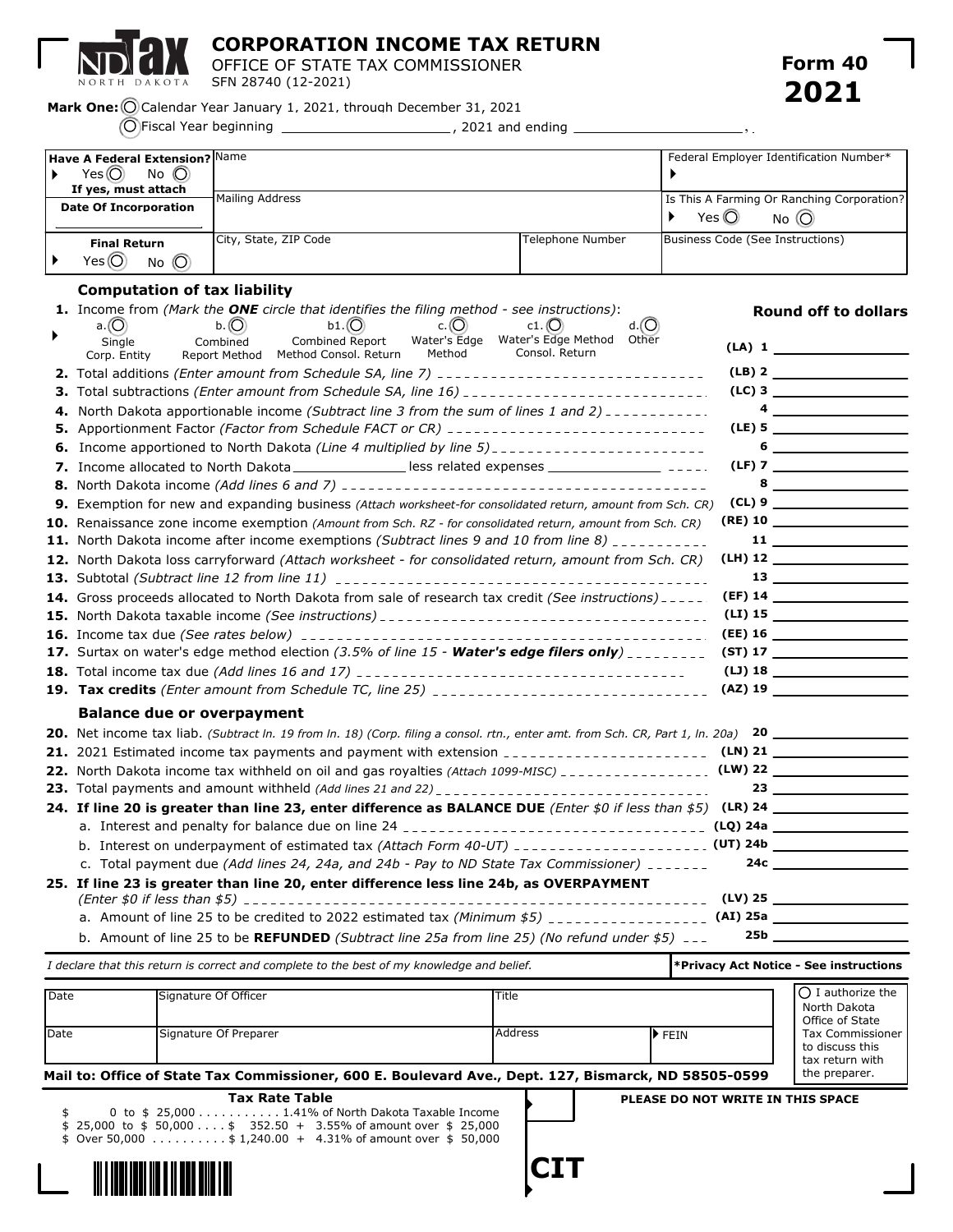

## **Schedule SA: Statutory adjustments**

| This schedule is to be used by all corporations regardless of filing method. |
|------------------------------------------------------------------------------|
| <b>Additions</b>                                                             |

| <b>Subtractions</b>                                                                                                         |  |  |
|-----------------------------------------------------------------------------------------------------------------------------|--|--|
|                                                                                                                             |  |  |
|                                                                                                                             |  |  |
|                                                                                                                             |  |  |
|                                                                                                                             |  |  |
|                                                                                                                             |  |  |
|                                                                                                                             |  |  |
|                                                                                                                             |  |  |
|                                                                                                                             |  |  |
| <b>16.</b> Total subtractions (Add lines 8, 9, 10, 13, 14 and 15. Enter amount here and on page 1, line 3) $\frac{1}{2}$ 16 |  |  |

# *The following questions must be answered*

| 1. Has the IRS issued a Final Determination that affects a previously filed North Dakota return                                                                                                                                       |                          | 1            | Yes | No |
|---------------------------------------------------------------------------------------------------------------------------------------------------------------------------------------------------------------------------------------|--------------------------|--------------|-----|----|
| 2. Is this return for a tax-exempt organization required to report unrelated business taxable income?                                                                                                                                 |                          | $\mathbf{2}$ |     |    |
|                                                                                                                                                                                                                                       |                          | $\mathbf{3}$ |     |    |
| 4. Has this corporation filed as a cooperative, a Foreign Sales Corporation, or a Domestic International                                                                                                                              |                          |              |     |    |
| 5. Is this return for an entity, or does the return include an entity, that filed a Financial Institution Tax return<br>(Form 35) for 2012? If yes, mark the circle to indicate if this is an S corporation. $\blacktriangleright$ () |                          |              |     |    |
| 6. Does this corporation use the combined report method in any other states? If yes, attach a statement                                                                                                                               |                          | -6           |     |    |
| 7. Does this corporation file its federal income tax return as a member of a<br>consolidated group? If yes, please enter the Federal Employer I.D. No.<br>under which the consolidated return is filed.<br>(AM)                       |                          |              |     |    |
| 8. Does the numerator of the apportionment factor on page 1, line 5 include the property, payroll and/or sales                                                                                                                        |                          |              |     |    |
| • Filing method circle on page 1, line 1 must have been marked b1 or c1.                                                                                                                                                              |                          |              |     |    |
| $\bullet$ How many corporations are included in the numerator? $\bullet$<br>• Complete North Dakota Schedule CR, Parts I, II and III reporting the activities of<br>each company apportioning income to North Dakota.                 |                          |              |     |    |
| <b>9.</b> If this return is filed using the water's edge method, indicate which year of the five-year election this<br>return represents. (List number: 1 through 5) ▶ _ _ _ _ _                                                      |                          |              |     |    |
|                                                                                                                                                                                                                                       | $\blacktriangleright$ 10 |              |     |    |
| 11. Are any single member LLC's with business activity or apportionment factors in North Dakota that are<br>treated as disregarded entities included in this return? (If yes, attach schedule with names and FEIN) _____.             | $\blacktriangleright$ 11 |              |     |    |
| 12. Is this corporation or any of its affiliates included in this return a captive real estate investment trust<br>(REIT)? (If yes, attach schedule with names and Federal I.D. numbers of all captive REITS)                         | $\blacktriangleright$ 12 |              |     |    |
| 13. Has this corporation changed names, been involved in a merger, reorganization or<br>takeover during this tax year? If so, provide former name and details of change. $\Box$                                                       |                          |              |     |    |
| (former name)                                                                                                                                                                                                                         |                          |              |     |    |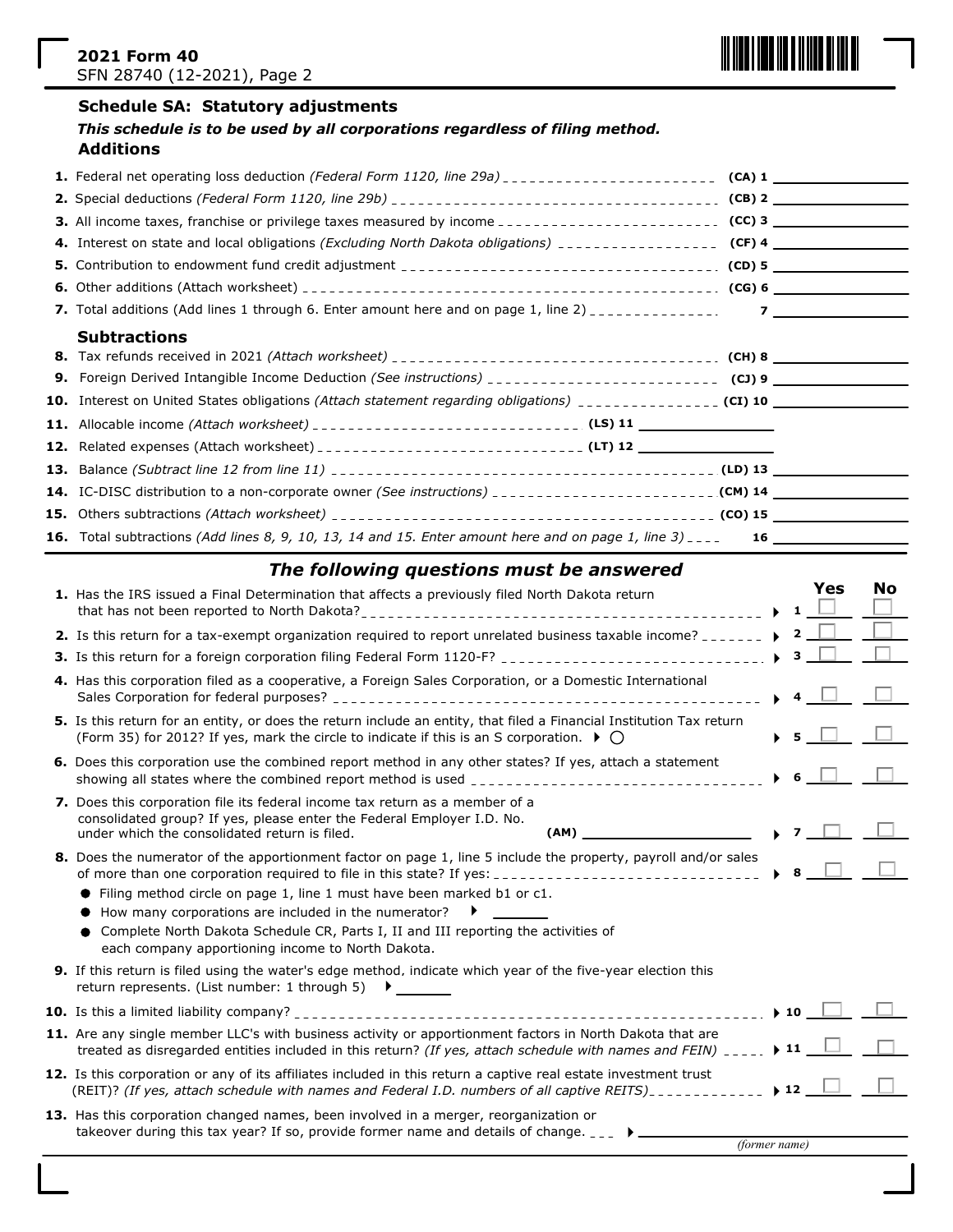

## **Schedule FACT: Apportionment factor for corporations NOT filing a consolidated North Dakota return**

*This schedule is for corporations that are NOT filing a consolidated North Dakota return, i.e., corporations using filing method a, b, c, or d on page 1, line 1.*

*Corporations that are filing a consolidated North Dakota return—i.e., corporations using filing method b1 or c1 on page 1, line 1— must use Schedule CR, Part II, on page 7. Do not use this schedule.*

*If a sales factor weighting election applies, skip lines 1-8 and complete lines 9-12, 15 and 16.*

| Property factor: Average value at original cost of                                                                                                                                                                                                                                            |                                                                                                                                                                                                                                                                                                                                                                                             |                                     |                               |
|-----------------------------------------------------------------------------------------------------------------------------------------------------------------------------------------------------------------------------------------------------------------------------------------------|---------------------------------------------------------------------------------------------------------------------------------------------------------------------------------------------------------------------------------------------------------------------------------------------------------------------------------------------------------------------------------------------|-------------------------------------|-------------------------------|
| real and tangible personal property.                                                                                                                                                                                                                                                          | 1. Total                                                                                                                                                                                                                                                                                                                                                                                    | 2. North Dakota                     | 3. Factor                     |
| 1. Inventories __________________________                                                                                                                                                                                                                                                     | $\mathbf 1$ and $\mathbf 1$ and $\mathbf 1$ and $\mathbf 1$ and $\mathbf 1$ and $\mathbf 1$ and $\mathbf 1$ and $\mathbf 1$ and $\mathbf 1$ and $\mathbf 1$ and $\mathbf 1$ and $\mathbf 1$ and $\mathbf 1$ and $\mathbf 1$ and $\mathbf 1$ and $\mathbf 1$ and $\mathbf 1$ and $\mathbf 1$ and $\mathbf $                                                                                  |                                     | (Use 6-digit<br>decimal only) |
| 2. Buildings and other fixed depreciable assets                                                                                                                                                                                                                                               | $\frac{2}{\sqrt{2}}$                                                                                                                                                                                                                                                                                                                                                                        |                                     | (North Dakota                 |
| 3. Depletable assets ___________________                                                                                                                                                                                                                                                      | $3 - 1$                                                                                                                                                                                                                                                                                                                                                                                     | <u> 1990 - Johann Barbara, mart</u> | divided by Total              |
| 4. Land ________________________________                                                                                                                                                                                                                                                      | $\begin{picture}(20,20) \put(0,0){\dashbox{0.5}(5,0){ }} \put(15,0){\circle{10}} \put(15,0){\circle{10}} \put(15,0){\circle{10}} \put(15,0){\circle{10}} \put(15,0){\circle{10}} \put(15,0){\circle{10}} \put(15,0){\circle{10}} \put(15,0){\circle{10}} \put(15,0){\circle{10}} \put(15,0){\circle{10}} \put(15,0){\circle{10}} \put(15,0){\circle{10}} \put(15,0){\circle{10}} \put(15,0$ |                                     | $= Factor$ )                  |
| 5. Other assets (Attach detail) $\frac{1}{2}$                                                                                                                                                                                                                                                 |                                                                                                                                                                                                                                                                                                                                                                                             |                                     |                               |
| <b>6.</b> Rented property (Annual rental $x$ 8) ______                                                                                                                                                                                                                                        | $6 \qquad \qquad$                                                                                                                                                                                                                                                                                                                                                                           | (BL)                                |                               |
| 7. Total property (Add lines 1 through 6) $\frac{1}{2}$ (BH) 7                                                                                                                                                                                                                                |                                                                                                                                                                                                                                                                                                                                                                                             |                                     |                               |
| <b>Payroll factor:</b>                                                                                                                                                                                                                                                                        |                                                                                                                                                                                                                                                                                                                                                                                             |                                     |                               |
| 8. Wages, salaries, commissions, and other<br>compensation of employees ______________ (BJ) 8 ________________________________                                                                                                                                                                |                                                                                                                                                                                                                                                                                                                                                                                             |                                     |                               |
| Sales factor:                                                                                                                                                                                                                                                                                 |                                                                                                                                                                                                                                                                                                                                                                                             |                                     |                               |
| <b>9.</b> Gross receipts or sales (less returns and<br>allowances, if applicable) $\frac{1}{2}$ - - - - - - - - - - - - - -                                                                                                                                                                   | $9 \left( \frac{1}{2} \right)$                                                                                                                                                                                                                                                                                                                                                              |                                     |                               |
| 10. Sales delivered, shipped, or assignable to North Dakota destinations ______ (BM) 10 __________________                                                                                                                                                                                    |                                                                                                                                                                                                                                                                                                                                                                                             |                                     |                               |
| 11. Sales shipped from North Dakota to the U.S. Government,<br>or to purchasers in a state or foreign country where the taxpayer<br>was not subject to a tax measured by net income ____________________                                                                                      |                                                                                                                                                                                                                                                                                                                                                                                             | $11$ $\overline{\phantom{1}}$       |                               |
| <b>12.</b> Total sales (Add lines 9 through $11$ ) $---$ (BK) 12 $---$                                                                                                                                                                                                                        |                                                                                                                                                                                                                                                                                                                                                                                             |                                     |                               |
|                                                                                                                                                                                                                                                                                               |                                                                                                                                                                                                                                                                                                                                                                                             |                                     |                               |
| 14. Apportionment factor-If a sales factor weighting election applies, skip this line and go to line 15.<br>Otherwise, divide line 13 by the number of factors having an amount greater than zero in column 1<br>on lines 7, 8, and 12. Enter factor here and on page 1, line $5_{\text{no}}$ |                                                                                                                                                                                                                                                                                                                                                                                             |                                     | $14 \quad \overline{\qquad}$  |
|                                                                                                                                                                                                                                                                                               |                                                                                                                                                                                                                                                                                                                                                                                             |                                     |                               |
| Sales factor weighting election-If a sales factor weighting election applies, skip lines 1-8 and<br>complete lines 15 and 16. See instructions.                                                                                                                                               |                                                                                                                                                                                                                                                                                                                                                                                             |                                     |                               |
| <b>15. a.</b> Sales factor weighting election (Mark box) _____ (BS)<br>b. Year of election period $(1-5)$ ____ (BO)                                                                                                                                                                           |                                                                                                                                                                                                                                                                                                                                                                                             |                                     |                               |
| 16. Apportionment factor-Enter the amount from line 12, column 3. Enter factor here and on                                                                                                                                                                                                    |                                                                                                                                                                                                                                                                                                                                                                                             |                                     |                               |
|                                                                                                                                                                                                                                                                                               |                                                                                                                                                                                                                                                                                                                                                                                             |                                     |                               |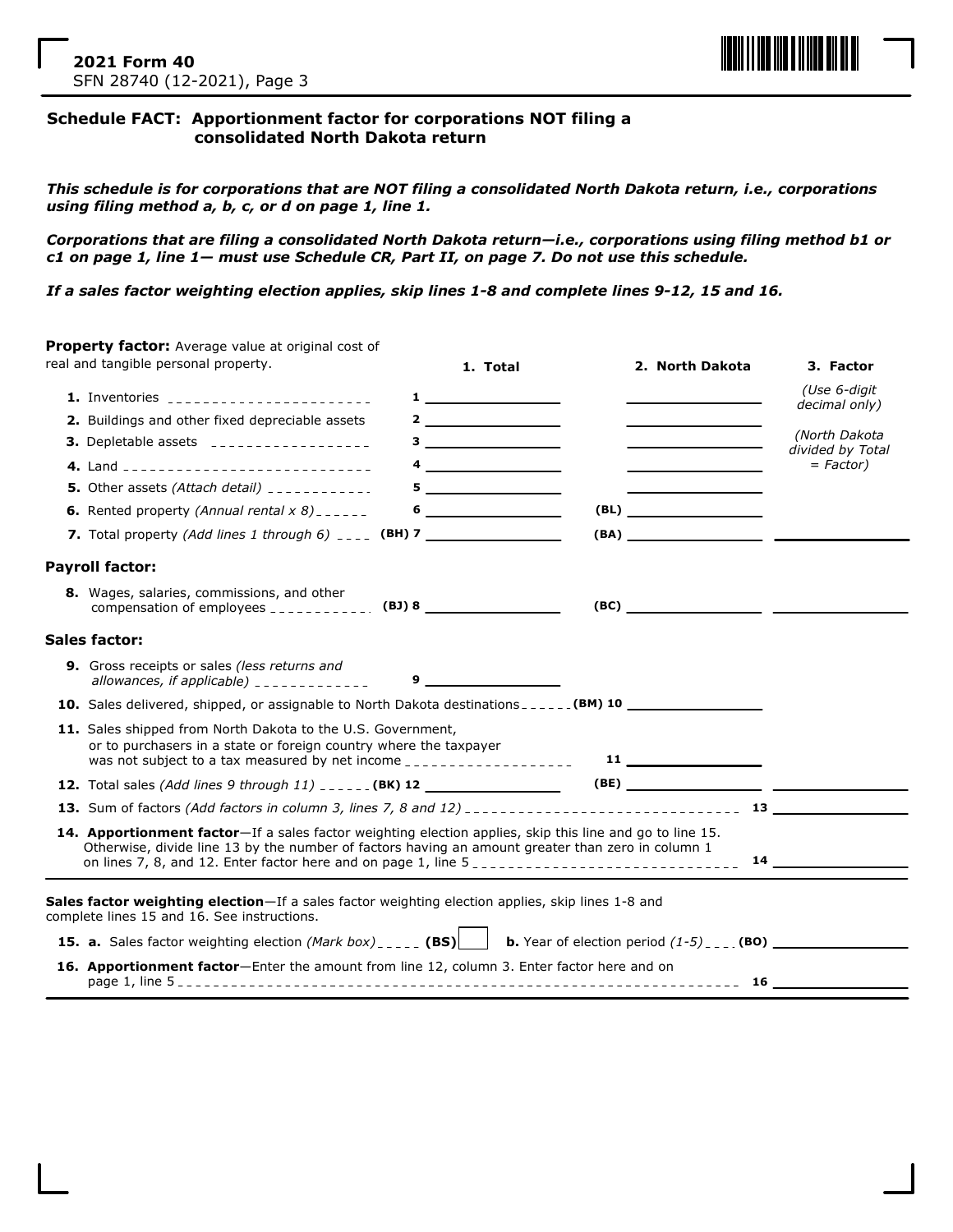

#### **Schedule TC: Tax credits**

*This schedule is to be used by all corporations to report the total allowable credit(s) regardless of filing method. Corporations filing a consolidated North Dakota tax return, i.e., those corporations using filing method b1 or c1 on page 1, line 1, report each corporation's separate credits on Schedule CR, Part I, line 19 under each corporation's separate column, and on Schedule CR, Part III - Tax Credits.*

If a credit is being claimed on lines 7-15, 17-19, or 22, a property tax clearance is required for each county the corporation has 50% or more interest in real property in North Dakota. The tax clearance requirement also applies to any officer responsible for the corporation's state tax filing or payment obligations. **Failure to attach a copy of the property tax clearance for each county identified below may result in a credit being disallowed.** See instructions for details. **Does this requirement apply?** (O) Yes (O) No If yes, enter county name(s)

|    |                                                                                                                | (GS) |                                             |
|----|----------------------------------------------------------------------------------------------------------------|------|---------------------------------------------|
|    |                                                                                                                |      | $(LK)$ 1                                    |
|    |                                                                                                                |      |                                             |
|    |                                                                                                                |      |                                             |
|    | 4. Geothermal, solar, wind, biomass energy device credits carried forward (Attach worksheet) _ _ _ _ _         |      |                                             |
| 5. | Wind energy device credit generated after Dec. 31, 2014 and before Jan. 1, 2017 (Attach worksheet) (EW) 5      |      |                                             |
|    | <b>6.</b> Employment of individuals with developmental disabilities or severe mental illness credit ________   |      | $(LX)$ 6                                    |
|    | 7. Research and experimental expenditure credits generated by taxpayer (Attach worksheet) ______.              |      |                                             |
|    | 8. Research and experimental expenditure credits purchased by taxpayer (Attach worksheet)                      |      |                                             |
|    | 9. Renaissance Zone credits (Enter amount from Schedule RZ and attach) ____________________                    |      | (RC) 9                                      |
|    |                                                                                                                |      |                                             |
|    | 11. Soybean and canola crushing equipment costs credit (Attach worksheet) __________________                   |      | $(TB)$ 11                                   |
|    |                                                                                                                |      |                                             |
|    | 13. Biodiesel or green diesel fuel blending credit (Attach worksheet) ______________________________           |      | $(TD)$ 13                                   |
|    | 14. Biodiesel or green diesel fuel sales equipment costs credit (Attach worksheet) ______________.             |      |                                             |
|    | <b>15.</b> Agricultural commodity processing facility investment credit (Attach documentation)                 |      | $(TE)$ 15                                   |
|    |                                                                                                                |      |                                             |
|    |                                                                                                                |      | $(TI)$ 17                                   |
|    | 18. Angel fund investment credit prior to July 1, 2017 carried forward (Attach documentation) ______.          |      |                                             |
|    | 19. Workforce recruitment credit (Attach worksheet) Number of qualified employees hired (TT)                   |      | $(TW)$ 19 $\qquad \qquad$                   |
|    | <b>20.</b> Wages paid to a mobilized military employee credit <i>(Attach Schedule ME)</i>                      |      | (TQ) 20                                     |
|    | 21. Housing Incentive Fund credit carried forward (Attach documentation) _____________________                 |      | $(TU)$ 21 $\qquad \qquad$                   |
|    | 22. Automation tax credit earned prior to January 1, 2018, carried forward (Attach documentation) _ _          |      | $(TX)$ 22                                   |
|    | 23. Automation tax credit - only for credits attributable to purchases made on or after January 1, 2019        |      |                                             |
|    | 24. Contributions to Rural Leadership ND scholarship tuition program credit __________________________________ |      | $(TY)$ 24                                   |
|    | 25. Total tax credits (Add lines 1 through 24. Enter amount here and on page 1, line 19) __________.           |      | $25$ and $\sim$ 25 and $\sim$ 25 and $\sim$ |

## **Schedule WW: Combined report method income schedule**

*This schedule is to be used by all corporations using filing methods b or b1 on Page 1, Line 1.*

| <b>1.</b> Federal taxable income (Consolidated Federal Form 1120, line 30) ________________________                                                                                                                    | (LP)1    |          |
|------------------------------------------------------------------------------------------------------------------------------------------------------------------------------------------------------------------------|----------|----------|
| <b>2.</b> Taxable income or loss included on line 1 from <b>nonunitary</b> corporations (Attach worksheet) $\frac{1}{2}$                                                                                               | $(WN)$ 2 |          |
|                                                                                                                                                                                                                        |          |          |
| 4. Taxable income or loss not included on line 1 from <b>unitary</b> U.S. corporations required to file                                                                                                                |          | $(WU)$ 4 |
| <b>5.</b> Book income before income taxes of unitary foreign corporations <i>(Attach worksheet)</i> ___________                                                                                                        |          |          |
|                                                                                                                                                                                                                        | 6        |          |
|                                                                                                                                                                                                                        | $(WF)$ 7 |          |
| 8. Income or loss from Foreign Sales Corporations, Interest Charge DISCs, and affiliated corporations<br>incorporated in a Possession of the U.S. (Attach worksheet) $\frac{1}{2}$                                     |          |          |
| <b>9.</b> Intercompany eliminations for members of the unitary group (Attach worksheet) ____________.                                                                                                                  |          |          |
| <b>10.</b> Total income (Add lines 3, 4, 7, and 8, and then subtract line 9 from result. Enter amount<br>here and on Form 40, page 1, line 1, and mark circle b or b1 on page 1, line 1) - - - - - - - - - - - (WW) 10 |          |          |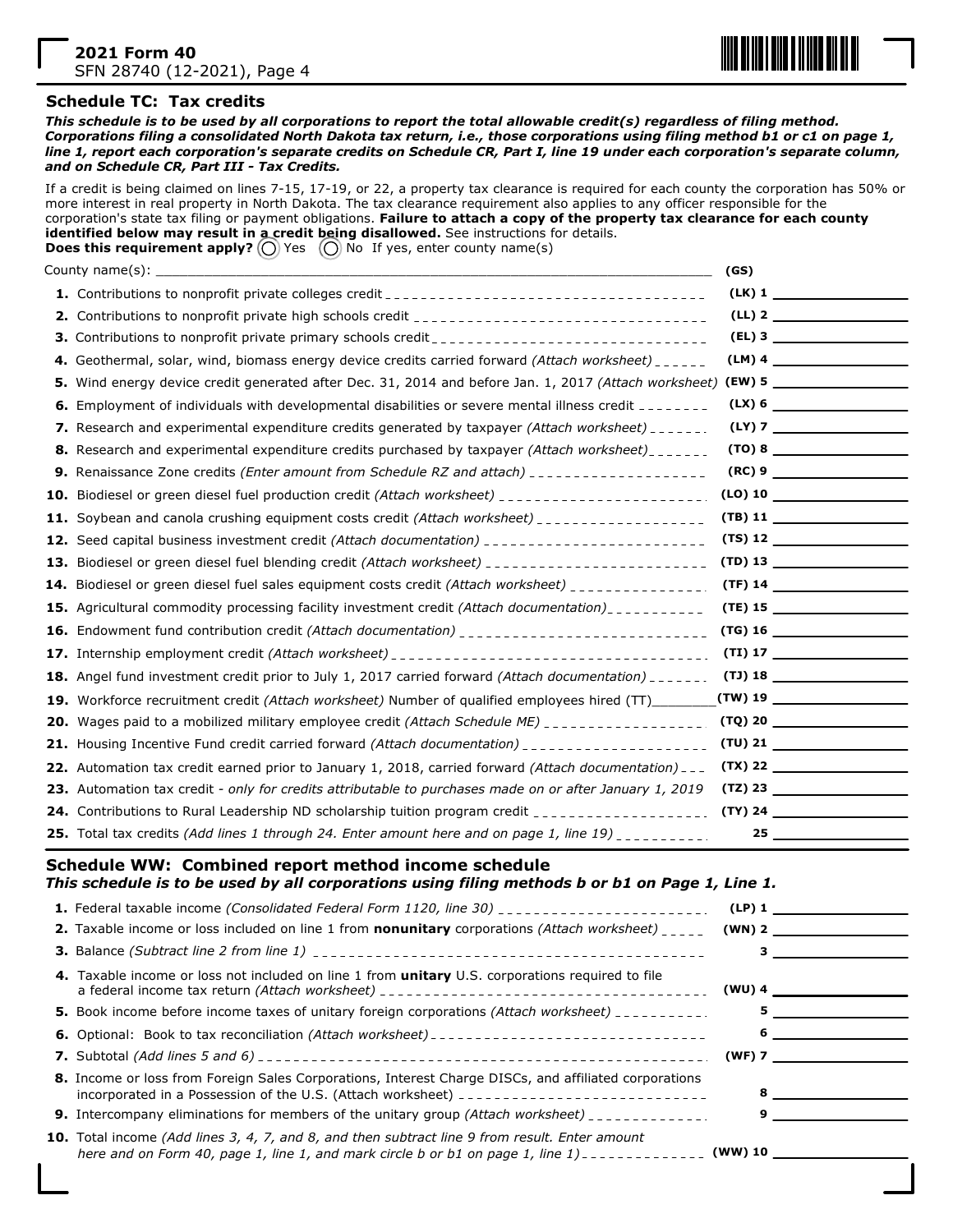| 2021 Form 40                |  |
|-----------------------------|--|
| SFN 28740 (12-2021), Page 5 |  |

## **Schedule WE: Water's edge method income schedule**

- **1.** Federal taxable income *(Consolidated Federal Form 1120, line 30)* \_\_\_\_\_\_\_\_\_\_\_ (LZ) 1 **2.** Income or loss not included in line 1 from affiliated U.S. corporations required to file a federal income tax return *(Attach worksheet)* **4.** Reversal of intercompany eliminations between water's edge corporations and non-water's edge corporations *(Attach worksheet)* **6.** Total foreign dividends included in lines 1 through 4 *(Attach worksheet)* **7.** Taxable income or loss included on lines 1 or 2 from 80/20 corps. *(Attach worksheet)* **7 8.** Balance *(Add lines 1 through 4, and then subtract lines 5, 6 and 7 from result)* **5 6 9.** Foreign dividends to be included in water's edge income *(Multiply line 6 by 30%)* **9 10.** Total net book income of 80/20 corporations *(Attach worksheet)* **10 11.** Net book income of 80/20 corporations to be included in water's edge income *(Multiply line 10 by 30%)* **11 Worksheets containing details of lines 2 through 7 and 10 are required 2 8 3.** Total income or loss from Foreign Sales Corporations, Interest Charge DISCs, affiliated corporations incorporated in a Possession of the U.S., and includable foreign affiliates *(Attach worksheet)* **3 4 5.** Intercompany eliminations for water's edge group corporations *(Attach worksheet*)
- **(WE) 12** *page 1, line 1, and mark circle c or c1 on page 1, line 1)* **12.** Total water's edge income *(Add lines 8, 9, and 11. Enter amount here and on Form 40,*

#### **Water's edge method election instructions**

A corporation required to file its North Dakota return using the worldwide unitary combined report method must do so unless it elects to apportion its income using the water's edge method.

A corporation elects the water's edge method by marking the circle entitled "Water's Edge Method" (C or C1) on page 1, line 1, for the first year of a five-year election.

- An election must be made on the return as originally and timely filed.
- Returns for years two through five are then required to be filed under the water's edge method, and circle C or C1 should be marked for each year.
- Marking the circle for years two through five does NOT constitute new, rolling five-year elections.
- Marking the circle for a sixth year is a new five-year election.
- If an election is not made for year six, the prior five-year election period lapses, and the filing method would be the worldwide unitary combined report method.

## **Schedule WE general definitions**

**"Intercompany eliminations for water's edge group corporations"** are eliminations of intercompany transactions between companies included in the water's edge group.

**"80/20 corporation"** is a corporation that is incorporated in the U.S., is eligible to be included in the federal consolidated return as defined in N.D.C.C. § 57-38.4-01(5) and has 20 percent or less of its average property and payroll for the tax year assigned to locations inside the fifty states, the District of Columbia, and possessions of the United States.

**"Foreign dividends"** means any dividend received by a member of the water's edge group from any affiliated corporation incorporated outside the fifty states and District of Columbia, including amounts included in income computed under sections 951 through 954 of the Internal Revenue Code (IRC) of 1986, as amended. The

• Any affiliated unitary foreign or domestic corporation that has income from North Dakota sources and is excluded from the water's edge group because it has less than twenty percent of its average property and payroll inside the U.S. is covered by the water's edge election and must file its water's edge return computing its income based on its single company pro forma federal taxable income.

A corporation electing the water's edge method must include only the apportionment factors and statutory adjustments of the water's edge group.

amount of global intangible low taxed income under IRC section 951A is considered a foreign dividend. IRC section 78 gross up is not a foreign dividend.

#### **"Net book income of an 80/20**

**corporation"** means net book income after taxes for financial statement purposes. However, a corporation's net book income cannot be offset by a net book loss from another 80/20 corporation.

#### **"Rescission of a water's edge election".** A

corporation's water's edge election is rescinded if:

- It has had more than 50% of its voting stock acquired by a nonaffiliated corporation;
- It was formed as the result of a reorganization or spinoff and is no longer a member of the water's edge group; or
- It is completely liquidated. The water's edge election of any corporation receiving liquidated assets is not affected.

**"Water's edge group"** includes a U.S. parent corporation, affiliated corporations incorporated in the U.S. (excluding 80/20 corporations), affiliated corporations incorporated in a possession of the U.S., IC DISCs, FSCs, export trade corporations and foreign affiliated corporations which meet a defined minimum of U.S. activity.

**"Affiliated corporation"** means a parent corporation and any corporation of which more than fifty percent of the voting stock is owned directly or indirectly by the parent corporation or another member of the water's edge group.

**"Reversal of intercompany eliminations between water's edge corporations and 80/20 corporations"** means the reversal of eliminations made between water's edge corporations and 80/20 corporations that are included in the federal consolidated return. Dividends, interest, royalties, capital gains and losses, intercompany profit on sales, etc. between water's edge corporations and 80/20 corporations that have been eliminated in preparing the consolidated federal return must be reversed.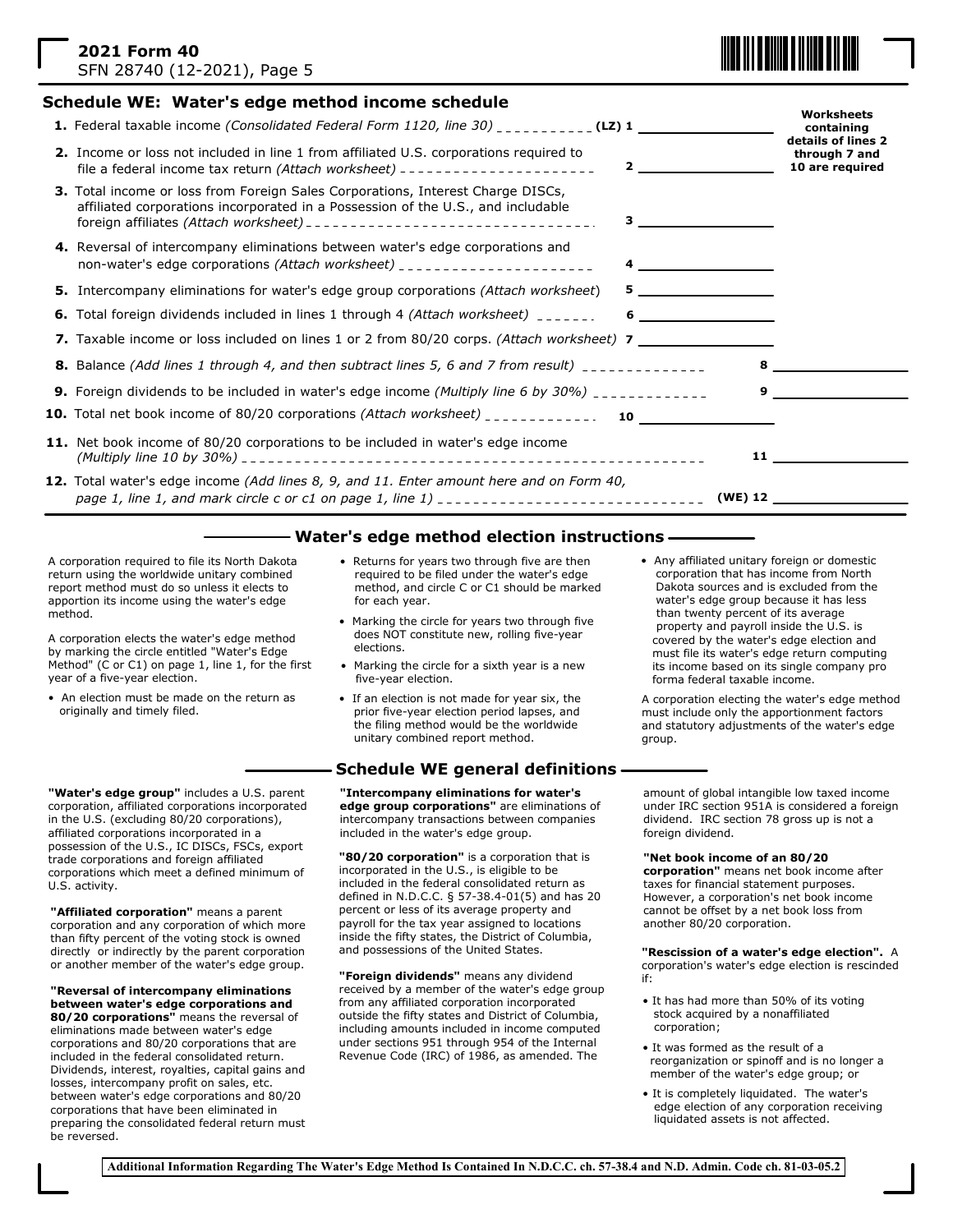

#### **Schedule CR, Part I: Computation of tax due for corporations included in a North Dakota consolidated return**

|                                                                                                   | <b>List corporations</b>                                                          | Corporation |   |  | <b>Name of corporation</b> |  |  |                      |                                                                                                                                                                                                      | <b>Federal Employer I.D.</b> |                      |                      |
|---------------------------------------------------------------------------------------------------|-----------------------------------------------------------------------------------|-------------|---|--|----------------------------|--|--|----------------------|------------------------------------------------------------------------------------------------------------------------------------------------------------------------------------------------------|------------------------------|----------------------|----------------------|
| apportioning income to<br>North Dakota with a<br>factor greater than -0-<br>first. Also list each |                                                                                   | A           |   |  |                            |  |  |                      |                                                                                                                                                                                                      |                              |                      |                      |
|                                                                                                   |                                                                                   |             | B |  |                            |  |  |                      |                                                                                                                                                                                                      |                              |                      |                      |
| company it declares to<br>C<br>have filed a North                                                 |                                                                                   |             |   |  |                            |  |  |                      |                                                                                                                                                                                                      |                              |                      |                      |
|                                                                                                   | Dakota tax return. See<br>instructions.                                           |             |   |  |                            |  |  | <b>Corporation A</b> |                                                                                                                                                                                                      | <b>Corporation B</b>         | <b>Corporation C</b> |                      |
|                                                                                                   |                                                                                   |             |   |  |                            |  |  |                      | (name)                                                                                                                                                                                               |                              | (name)               | (name)               |
|                                                                                                   |                                                                                   |             |   |  |                            |  |  |                      | <b>FEIN</b>                                                                                                                                                                                          |                              | <b>FEIN</b>          | <b>FEIN</b>          |
|                                                                                                   |                                                                                   |             |   |  |                            |  |  |                      |                                                                                                                                                                                                      |                              |                      |                      |
|                                                                                                   | 4. North Dakota apportionable income (Enter amount in                             |             |   |  |                            |  |  |                      | <b>Business Code</b>                                                                                                                                                                                 |                              | <b>Business Code</b> | <b>Business Code</b> |
|                                                                                                   | Columns A, B & C from Form 40, page 1, line 4)                                    |             |   |  |                            |  |  |                      |                                                                                                                                                                                                      |                              |                      |                      |
|                                                                                                   | 5. Apportionment factor (Enter factor from Part II, line 14 or 16)                |             |   |  |                            |  |  |                      |                                                                                                                                                                                                      |                              |                      |                      |
|                                                                                                   | <b>6.</b> Income apportioned to North Dakota <i>(Line 4 multiplied by line 5)</i> |             |   |  |                            |  |  | 6                    |                                                                                                                                                                                                      |                              |                      |                      |
|                                                                                                   | 7. Income allocated to North Dakota \$ _________________ less                     |             |   |  |                            |  |  |                      |                                                                                                                                                                                                      |                              |                      |                      |
|                                                                                                   | 8. North Dakota income (Add lines 6 and 7) ________________                       |             |   |  |                            |  |  |                      |                                                                                                                                                                                                      |                              |                      |                      |
|                                                                                                   | 9. Exemption for new and expanding business (Attach worksheet)                    |             |   |  |                            |  |  |                      |                                                                                                                                                                                                      |                              |                      |                      |
|                                                                                                   | 10. Renaissance zone income exemption ____________________                        |             |   |  |                            |  |  |                      |                                                                                                                                                                                                      |                              |                      |                      |
|                                                                                                   | 11. ND income after income exemptions (Subtract lines 9 and 10                    |             |   |  |                            |  |  |                      |                                                                                                                                                                                                      |                              |                      |                      |
|                                                                                                   | 12. North Dakota loss carryforward (Attach worksheet) _________                   |             |   |  |                            |  |  |                      |                                                                                                                                                                                                      |                              |                      | (LH) 12              |
|                                                                                                   | <b>13.</b> Subtotal <i>(Subtract line 12 from line 11)</i> __________________     |             |   |  |                            |  |  |                      |                                                                                                                                                                                                      |                              |                      |                      |
|                                                                                                   | 14. Gross proceeds allocated to ND from sale of research tax                      |             |   |  |                            |  |  |                      |                                                                                                                                                                                                      |                              |                      |                      |
|                                                                                                   |                                                                                   |             |   |  |                            |  |  |                      |                                                                                                                                                                                                      |                              |                      |                      |
|                                                                                                   |                                                                                   |             |   |  |                            |  |  |                      |                                                                                                                                                                                                      |                              |                      |                      |
|                                                                                                   |                                                                                   |             |   |  |                            |  |  |                      |                                                                                                                                                                                                      |                              |                      |                      |
|                                                                                                   |                                                                                   |             |   |  |                            |  |  |                      |                                                                                                                                                                                                      |                              |                      |                      |
|                                                                                                   | 19. Tax credits (Enter each company's credits from Schedule CR,                   |             |   |  |                            |  |  |                      |                                                                                                                                                                                                      |                              |                      |                      |
|                                                                                                   | <b>20.</b> Net income tax liability (Subtract line 19 from line $18$ ) _______    |             |   |  |                            |  |  |                      |                                                                                                                                                                                                      |                              |                      |                      |
|                                                                                                   |                                                                                   |             |   |  |                            |  |  |                      | a. Net income tax due (Add amounts on line 20, for all corporations. Enter total here and on<br>page 1, line 20 and complete lines 21 through 23, on page 1) ______________________________ (GA) 20a |                              |                      |                      |

### **Instructions for consolidated return using the combined report method**

All corporations filing a consolidated North Dakota return (i.e. unitary groups including more than one company on this return) must complete the three parts of Schedule CR and attach the completed schedule to Form 40 when filed.

Space has been provided for three corporations (corporations A, B & C) having activity within North Dakota. If space is needed for additional corporations having activity within North Dakota, additional copies of Schedule CR can be obtained by photocopying both parts of this original schedule or by printing additional copies from our website at www.nd.gov/tax.

Complete page 1, lines 1-4 before starting to complete Schedule CR, part I.

Schedule CR has been designed so the instructions for Form 40 in the booklet also apply to the line numbers on Schedule CR. For example, the instructions for page 1, lines 5-20 also apply to Schedule CR, part I, lines 5-20.

After completing Schedule CR, part I, total lines 5 through 19 and enter each total on the corresponding line on page 1.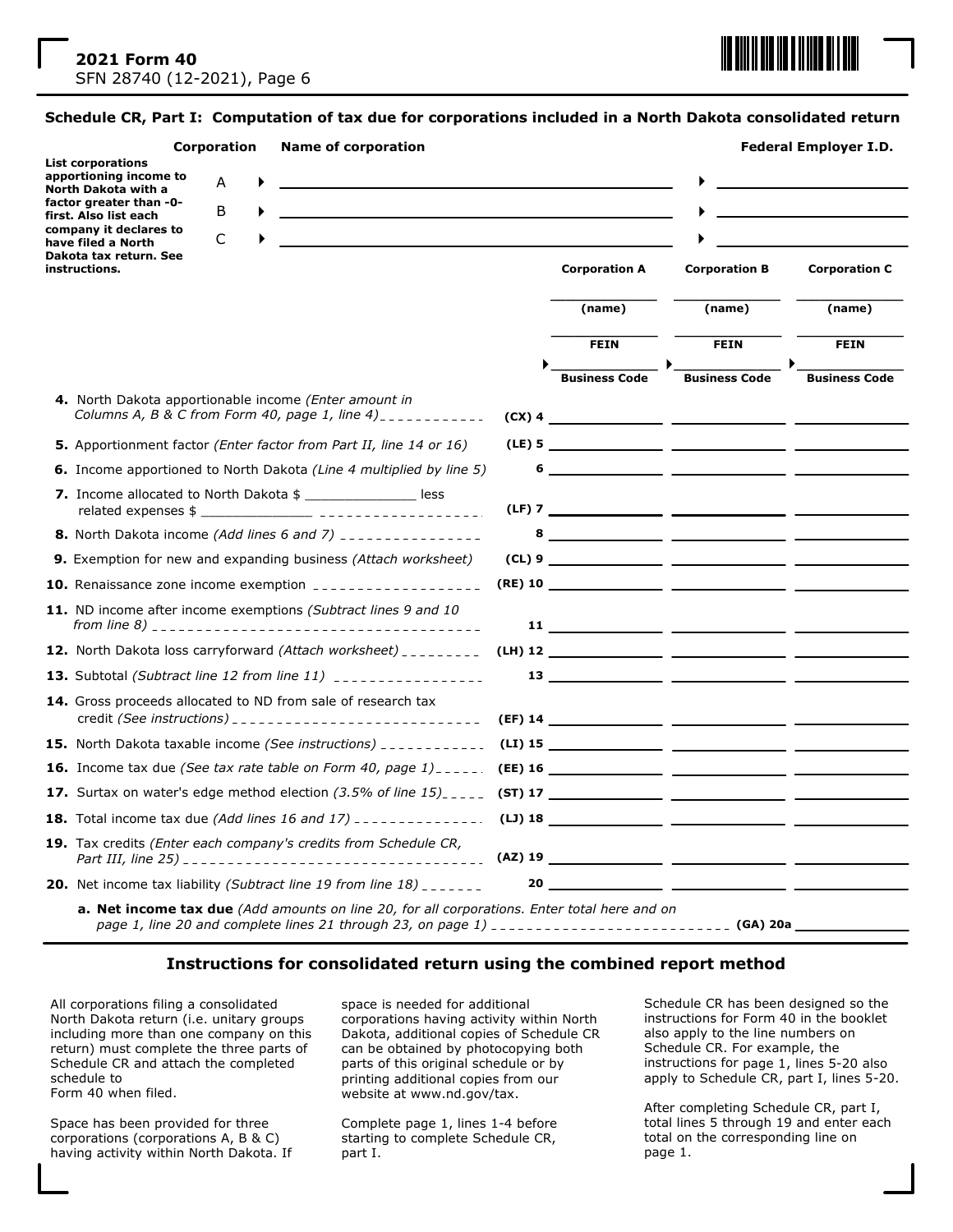

## **Schedule CR, Part II: Computation of factor for corporations filing a North Dakota consolidated return**

| Note: When dividing numbers, carry the result<br>out to six decimal places. If a sales factor                                                                                                                                                                  | <b>All Combined</b><br><b>Corporations</b>   | <b>Corporation A</b> | <b>Corporation B</b>                                                                                                                                                                                                               | <b>Corporation C</b> |
|----------------------------------------------------------------------------------------------------------------------------------------------------------------------------------------------------------------------------------------------------------------|----------------------------------------------|----------------------|------------------------------------------------------------------------------------------------------------------------------------------------------------------------------------------------------------------------------------|----------------------|
| weighted election applies, skip lines 1-8 and<br>complete lines 9-12, 15 and 16.                                                                                                                                                                               |                                              | (Name)               | (Name)                                                                                                                                                                                                                             | (Name)               |
|                                                                                                                                                                                                                                                                |                                              | <b>FEIN</b>          | <b>FEIN</b>                                                                                                                                                                                                                        | <b>FEIN</b>          |
| <b>Property Factor:</b><br>Average value at original cost of real and<br>tangible personal property                                                                                                                                                            | <b>Everywhere</b><br><b>Average Property</b> |                      | North Dakota Average Property ————                                                                                                                                                                                                 |                      |
|                                                                                                                                                                                                                                                                |                                              |                      |                                                                                                                                                                                                                                    |                      |
|                                                                                                                                                                                                                                                                |                                              |                      |                                                                                                                                                                                                                                    |                      |
|                                                                                                                                                                                                                                                                |                                              |                      |                                                                                                                                                                                                                                    |                      |
|                                                                                                                                                                                                                                                                |                                              |                      |                                                                                                                                                                                                                                    |                      |
|                                                                                                                                                                                                                                                                |                                              |                      |                                                                                                                                                                                                                                    |                      |
|                                                                                                                                                                                                                                                                |                                              |                      |                                                                                                                                                                                                                                    |                      |
| 7. Total average property                                                                                                                                                                                                                                      |                                              |                      |                                                                                                                                                                                                                                    |                      |
|                                                                                                                                                                                                                                                                |                                              |                      |                                                                                                                                                                                                                                    |                      |
|                                                                                                                                                                                                                                                                |                                              |                      |                                                                                                                                                                                                                                    |                      |
| <b>Payroll Factor:</b><br>Wages, salaries, commissions and other<br>compensation of employees                                                                                                                                                                  | <b>Everywhere Payroll</b>                    |                      | <b>North Dakota Payroll Constant Constant Constant Constant Constant Constant Constant Constant Constant Constant Constant Constant Constant Constant Constant Constant Constant Constant Constant Constant Constant Constant </b> |                      |
|                                                                                                                                                                                                                                                                |                                              |                      |                                                                                                                                                                                                                                    |                      |
|                                                                                                                                                                                                                                                                |                                              |                      |                                                                                                                                                                                                                                    |                      |
|                                                                                                                                                                                                                                                                |                                              |                      |                                                                                                                                                                                                                                    |                      |
| <b>Sales Factor:</b><br>Gross receipts or sales (less returns and allowances,<br><i>if applicable</i> )                                                                                                                                                        |                                              |                      |                                                                                                                                                                                                                                    |                      |
|                                                                                                                                                                                                                                                                |                                              |                      |                                                                                                                                                                                                                                    |                      |
|                                                                                                                                                                                                                                                                |                                              |                      |                                                                                                                                                                                                                                    |                      |
| 11. Sales shipped from ND to the U.S. Government, or to<br>purchasers in a state or foreign country where the taxpayer                                                                                                                                         |                                              |                      |                                                                                                                                                                                                                                    |                      |
| 12. Total sales (Add lines 9 through 11) _____(BK) 12 _______________(BE) _____________ ____________                                                                                                                                                           |                                              |                      |                                                                                                                                                                                                                                    |                      |
| a. Sales factor (Divide ND sales by Everywhere sales) _________ 12a ___                                                                                                                                                                                        |                                              |                      |                                                                                                                                                                                                                                    |                      |
|                                                                                                                                                                                                                                                                |                                              |                      |                                                                                                                                                                                                                                    |                      |
| <b>13.</b> Sum of the factors (Add lines 7a, 8a and $12a$ ) _____________                                                                                                                                                                                      |                                              |                      |                                                                                                                                                                                                                                    |                      |
| 14. Apportionment factor-If a sales factor weighting election<br>applies, skip lines 14 and 14a and go to line 15. Otherwise,<br>divide line 13 by the number of factors having an amount greater<br>than zero in the Everywhere column on lines 7, 8, and 12. |                                              |                      |                                                                                                                                                                                                                                    |                      |
| a. Total factor (Add amounts on line 14, columns A, B, and C). Enter result here and on page 1, line 5 <sub>----</sub> 14a                                                                                                                                     |                                              |                      |                                                                                                                                                                                                                                    |                      |
| Sales factor weighting election-If a sales factor weighting election applies, skip lines 1-8 and complete lines 15a-16a.<br>See instructions.                                                                                                                  |                                              |                      |                                                                                                                                                                                                                                    |                      |
| <b>15. a.</b> Sales factor weighting election (Mark box) _____ (BS) b Year of election period $(1-5)$ _____ (BO) _______                                                                                                                                       |                                              |                      |                                                                                                                                                                                                                                    |                      |
| 16. Apportionment factor- Enter the amount from line 12a.                                                                                                                                                                                                      |                                              |                      |                                                                                                                                                                                                                                    |                      |
| a. Total factor (Add amounts on line 16, columns A, B, and C). Enter result here and on page 1, line 5                                                                                                                                                         |                                              |                      |                                                                                                                                                                                                                                    |                      |